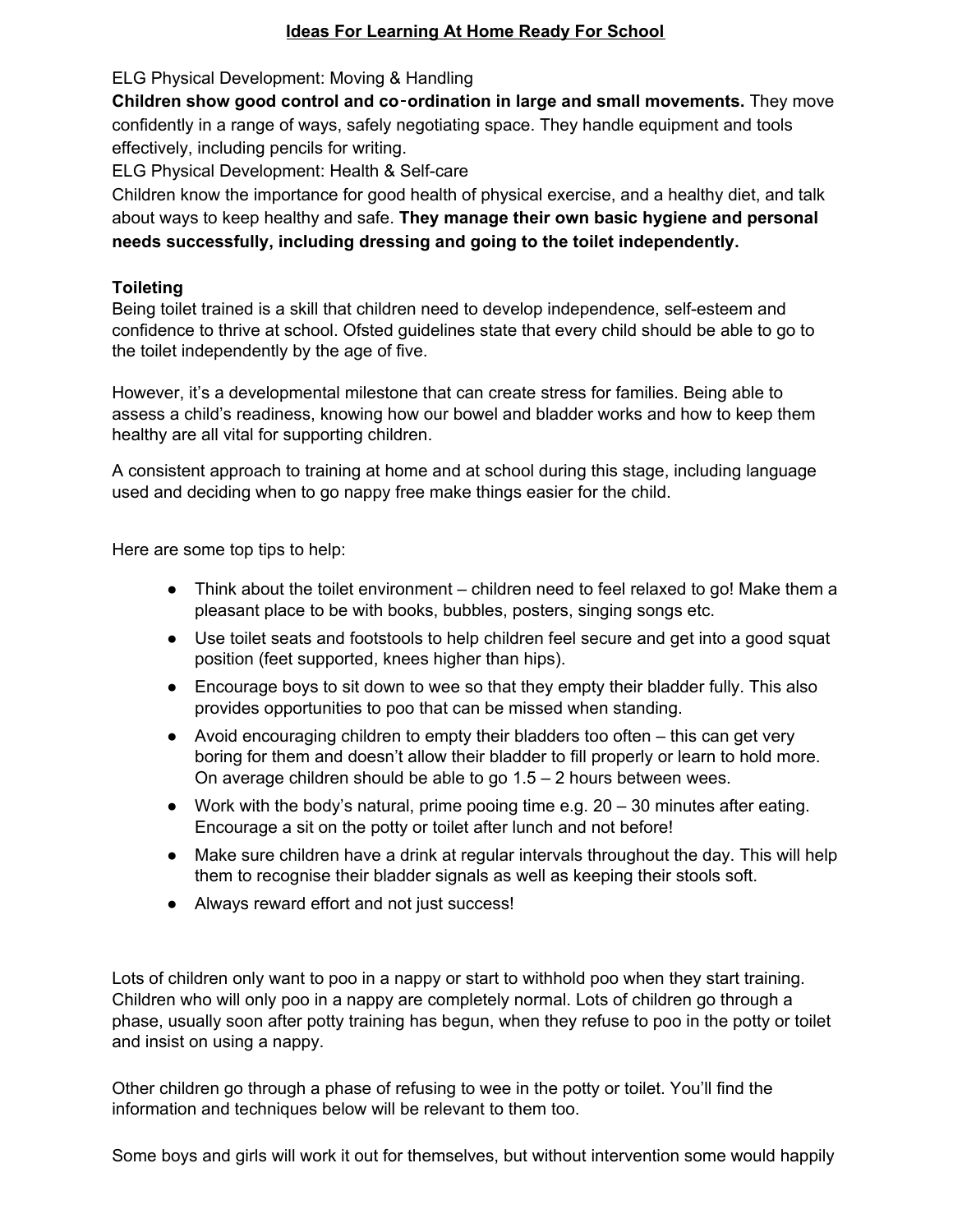poo in a nappy for years.

Here are some tips to help you break the pooing in a nappy habit.

If your child insists on using a nappy to poo, **DON'T SAY NO**, or they will simply try to avoid pooing. Withholding the stools will lead to constipation – which is definitely something to avoid! Let them have the nappy on just to do their poo, and work on gradually changing their behaviour.

So, where do you start?

## **1. Constipation**

Constipation often plays a part in potty/toilet avoidance. A big, hard, painful poo will scare the child, and to stop it happening again they simply hold on. Make sure any constipation is really well managed before attempting to change toileting behaviour.

## **2. Making the toilet less scary**

Some children are frightened of the toilet itself. This fear will need to be overcome before they can start learning to sit on it. If your child is scared of the flush, start by flushing it while they stand by the bathroom door, then gradually ask them to come a little closer. When they are near enough, encourage them to put just a little bit of toilet paper in the toilet to flush away.

If they are worried about the water splashing back when they use the toilet, show them how to put a layer of toilet paper over the water in the toilet bowl.

Create a game with a few bottles of food colouring! Add a few drops to the cistern, then ask your child to guess what colour the water in the toilet will change to when they flush.

#### **3. Learning to sit on the toilet**

To start with, sitting on the potty/toilet should have nothing to do with pooing. The emphasis should be completely on relaxed, happy sitting – when you ask them to do so. To start with this may be a five second sit, once a day, fully clothed. That's fine! Reward them for sitting , and resist the temptation to mention wee or poo!

The key now is moving forward *gradually*, so each little step forward is an achievable goal. *You* plan when the toilet/potty sitting should take place – aim for 20-30 minutes after each meal as that is the best time to poo, and before bed. Make sure your child's bottom and feet are firmly supported.

Over time you'll build up a regular toileting programme, with your child sitting on the potty/toilet for 5-10 minutes four times a day. Keep a bag of special toys in the bathroom ready so they look forward to exploring what's there whenever they sit on the loo.

Remember to reward every potty/toilet sit with your agreed system.

#### **4. Next steps**

Once you've made sure your child is not constipated, and they can happily sit on the potty/toilet for 5-10 minutes, you're ready to begin working towards them pooing in the right place.

The key thing is to work out where they like to poo in their nappy, for example behind the sofa or in the corner of their bedroom, and where you want them to poo – on the potty/toilet. Put as many tiny steps as possible in between until eventually they reach the potty. Each step should be an achievable goal.

**Be patient** – this may take a long time, but it will be worth it! Read the examples below for ideas